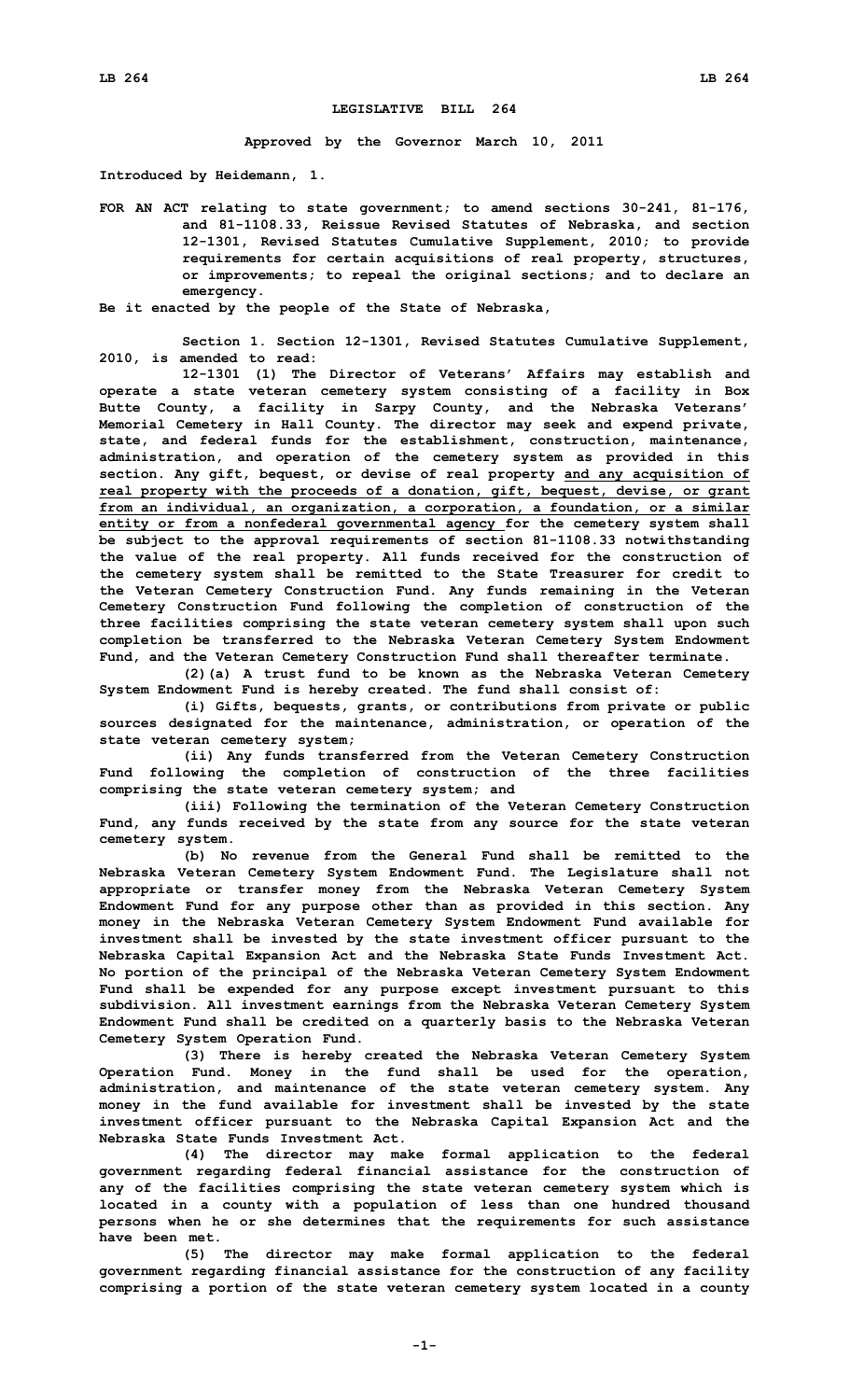**with <sup>a</sup> population of more than one hundred thousand persons when sufficient funds have been remitted to the Nebraska Veteran Cemetery System Endowment Fund such that (a) the projected annual earnings from such fund available for transfer to the Nebraska Veteran Cemetery System Operation Fund plus (b) the projected annual value of formal agreements that have been entered into between the state and any political subdivisions or private entities to subsidize or undertake the operation, administration, or maintenance of any of the facilities within the state veteran cemetery system, has <sup>a</sup> value that is sufficient to fund the operation, administration, and maintenance of any**

**cemetery created pursuant to this subsection. (6) The director may expend such funds as may be available for any of the purposes authorized in this section.**

**(7) The director, with the approval of the Governor, may enter into agreements for cemetery construction, administration, operation, or maintenance with qualified persons, political subdivisions, or business entities. The director shall provide lots in the cemetery system for the interment of deceased veterans as defined by the National Cemetery Administration of the United States Department of Veterans Affairs. The director shall provide lots for the interment of those veterans' spouses, minor children, and unmarried adult children who were physically or mentally disabled and incapable of self-support. Section 12-501 does not apply to the state veteran cemetery system.**

**(8) The Veteran Cemetery Construction Fund is created. Any money in the fund available for investment shall be invested by the state investment officer pursuant to the Nebraska Capital Expansion Act and the Nebraska State Funds Investment Act.**

**(9) The director may adopt and promulgate rules and regulations to carry out this section. The rules and regulations shall include requirements for proof of residency, cost of burial if any, and standards for cemeteries, including decorations and headstones.**

**Sec. 2. Section 30-241, Reissue Revised Statutes of Nebraska, is amended to read:**

**30-241 With the exception of lands, money, or other property devised or bequeathed to this state for educational purposes which are controlled by Article VII, section 9, of the Constitution of Nebraska, and except as provided in section 81-1108.33, the Governor, on behalf of the State of Nebraska, is authorized to accept devises of real estate or bequests of personal property, or both, made to the State of Nebraska, or any department or agency thereof, if in his or her judgment, under the terms on which such devise or bequest is made, it is for the best interests of the State of Nebraska to accept the same.**

**Sec. 3. Section 81-176, Reissue Revised Statutes of Nebraska, is amended to read:**

**81-176 The task force shall conduct <sup>a</sup> review of the plans, specifications, and other construction and repair documents and ongoing maintenance requirements for real property, structures, or improvements that may be proposed to be made available to any state agency, board, or commission by means of gift, bequest, or devise and any acquisition of real property, structures, or improvements with the proceeds of <sup>a</sup> donation, gift, bequest, devise, and grant from an individual, an organization, <sup>a</sup> corporation, <sup>a</sup> foundation, or <sup>a</sup> similar entity or from <sup>a</sup> nonfederal governmental agency pursuant to section 81-1108.33. The task force shall submit <sup>a</sup> report of its findings and recommendations to the Committee on Building Maintenance.**

**Sec. 4. Section 81-1108.33, Reissue Revised Statutes of Nebraska, is amended to read:**

**81-1108.33 (1) It is the intent of the Legislature that the state will not assume responsibility for the substandard construction, repair, or maintenance of, or for the excessive maintenance or repair costs for, real property, structures, or improvements which will be made available by gift, bequest, or devise to or acquired with the proceeds of donations, gifts, bequests, devises, or grants from an individual, an organization, <sup>a</sup> corporation, <sup>a</sup> foundation, or <sup>a</sup> similar entity or from <sup>a</sup> nonfederal governmental agency by any state agency, board, or commission. Therefor, prior to any construction, repair, or maintenance work on such real property, structure, or improvement, the state building division and the Task Force for Building Renewal shall review the plans, specifications, other construction or repair documents, and potential maintenance requirements as <sup>a</sup> requirement for acceptance or acquisition by the state of such real property, structure, or improvement.**

**(2)(a) Any gift of, bequest of, or devise of (i) real property, (ii) <sup>a</sup> structure, or (iii) an improvement proposed to be made available to any state agency, board, or commission and any acquisition of real property,**